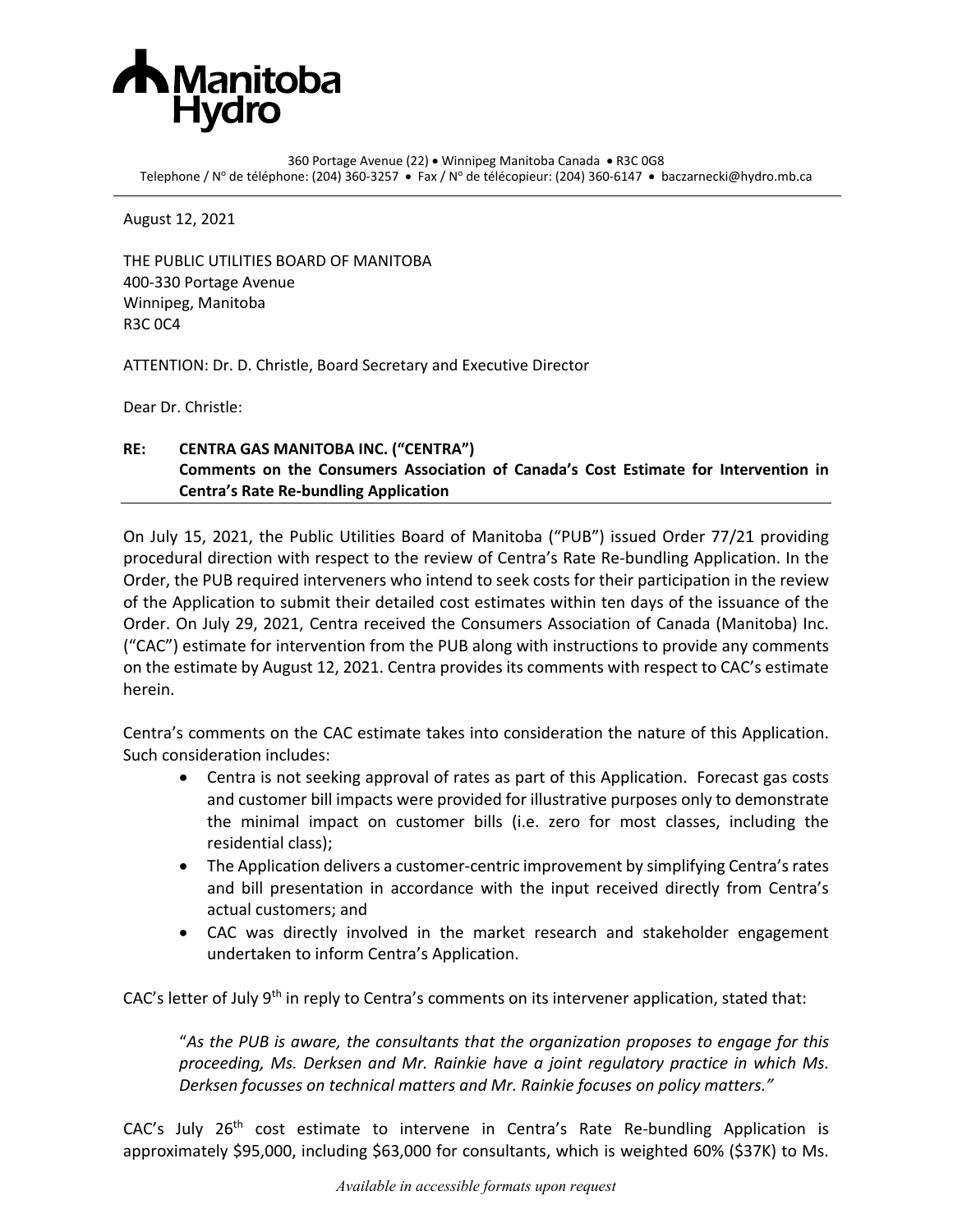Derksen, 40% (\$26K) for Mr. Rainkie, given that the subject matter is weighted toward technical matters.

As documented in Centra's July 6, 2021 comment letter to the PUB, Centra remains concerned from an efficiency and cost perspective that CAC's application proposes to engage two consultants as part of this process. The fact that Ms. Derksen and Mr. Rainkie have for their own and undisclosed reasons pursued and structured their business affairs as a joint regulatory practice despite being separately incorporated provides no justification as to whether ratepayers should incur the costs for both consultants for this proceeding and presumably every other regulatory proceeding in Manitoba for which CAC wishes to retain either Ms. Derksen or Mr. Rainkie. Such decisions should be premised on the expectation of the expertise and the value each individual consultant may provide with respect to the specific issues in the Application independent of how they have selected to structure their own business affairs. Both the CAC intervener application and cost estimate fail to provide any detail as to which issues, as identified in the Application, will be addressed by either Ms. Derksen or Mr. Rainkie. In addition, none of the issues identified can be characterized as high-level "policy" issues that would require the expertise of Mr. Rainkie and even if they were, such issues could easily be addressed by the proposed expertise of Ms. Derksen as supported by her CV which states and lists her experience as an:

*"Independent expert witness on ratemaking policy, cost of service, rate design and regulatory compliance matters before MPUB on behalf of the Consumers Coalition,…"*

Centra submits that, in accordance with Ms. Derksen's qualifications as set forth in her CV including her previous and extensive career with Centra, she is qualified and capable to independently evaluate any "policy" issues that result from the proceeding. Furthermore, CAC is also supported by legal counsel with 48 years of experience and has the benefit of institutional knowledge of issues resulting from its extensive experience over the past 30 years, together with the extensive and lengthy experience of CAC's Executive Director, Ms. Gloria Desorcy, in Centra regulatory proceedings. As such, CAC has ample resources in formulating any policy position CAC may advance as part of this proceeding.

Centra further notes that this Board has found that Ms. Derksen and Mr. Rainkie engaged in duplicative, unreasonable work in past proceedings (see Orders No. 118/19 and 180/19). While such duplication can be addressed through cost awards, it is preferable and more efficient for all parties to avoid potential duplication from the outset. Duplicative or irrelevant evidence adds complexity and cost to this proceeding unnecessarily which is ultimately borne by Centra's customers.

Overall, Centra submits the engagement of both Ms. Derksen and Mr. Rainkie on behalf of the CAC is excessive given the extremely minimal bill impacts and given that the proposal is a customer centric improvement that market research demonstrated customers prefer. Centra respectfully requests that the PUB exercise its discretion to formally limit CAC's ability to file evidence of only one consultant for this proceeding by way of Order and to request the CAC revise their estimate before any additional costs are unnecessarily incurred as part of this proceeding.

Centra appreciates the opportunity to provide submissions on CAC budget estimates. The above submissions are without prejudice to Centra's right to make further or additional submissions on